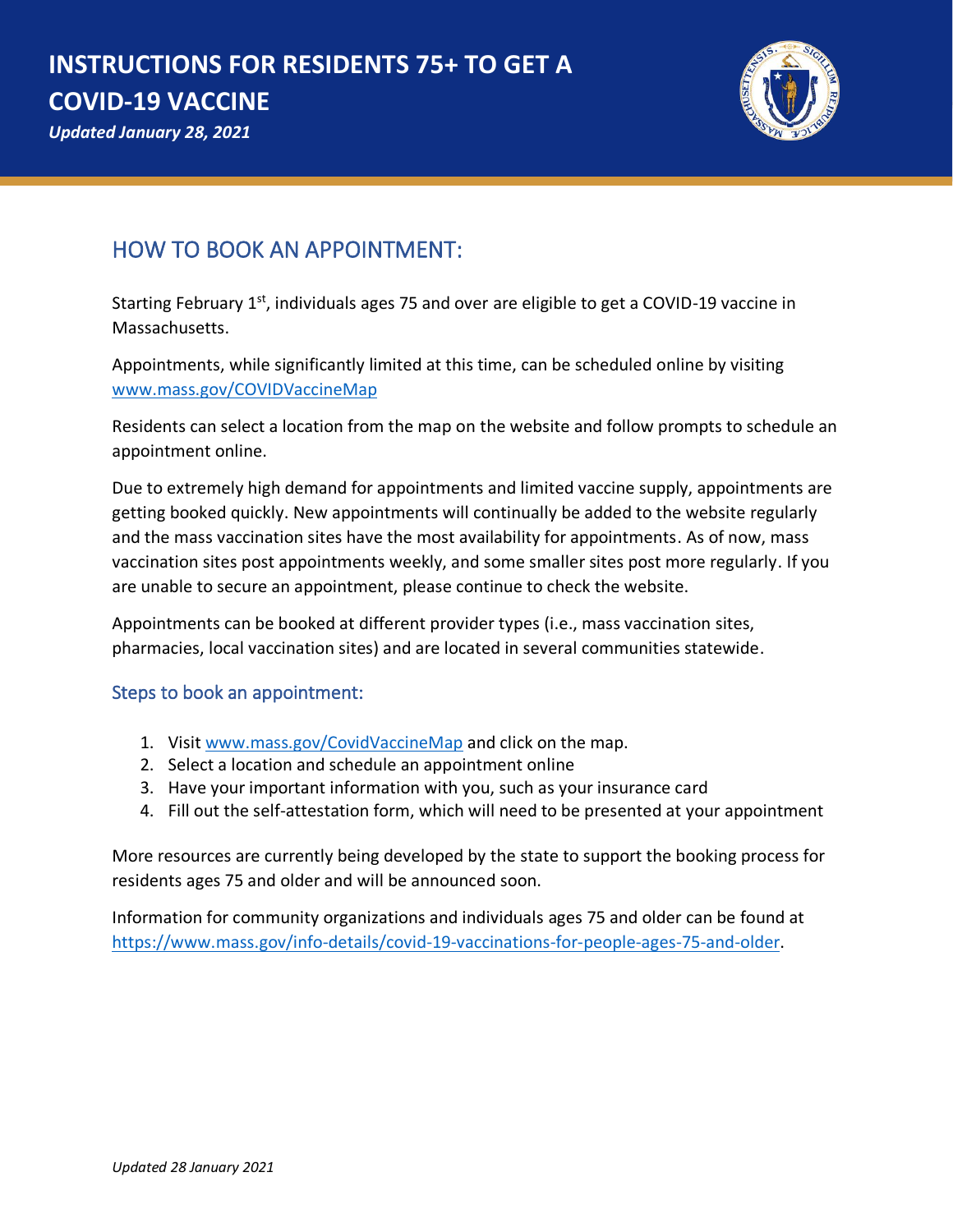

## ADDITIONAL DETAILS

Vaccinations for people ages 75 or older will begin on February  $1<sup>st</sup>$  and continue throughout the remainder of the winter and into the spring and summer.

**It may take several weeks to get an appointment at a location near you.** As more vaccine supply arrives in the Massachusetts, additional appointments will become available.

#### APPOINTMENT INFORMATION:

**Vaccines are provided free of charge**. When the appointment is scheduled, the vaccination site will provide specific details on any information you may need to bring to the appointment. Please bring your insurance card to your appointment, if you have one. No one will be denied the vaccine due to lack of insurance. **You will not need to provide a Social Security card or government issued identification to receive the COVID-19 vaccine. You will never be asked for a credit card number to make an appointment.**

#### SITE LOCATIONS:

Vaccines are available at many different sites that are open to the public, such as:

- A **mass vaccination site** launched by the Commonwealth of Massachusetts. Examples of these sites include Gillette Stadium, Fenway Park, Eastfield Mall in Springfield and the DoubleTree Hotel in Danvers. *These sites currently have the most availability for appointments and post a large number of appointments once a week on Thursdays.*
- Some **local Boards of Public Health** administering the vaccine.
- Some **local pharmacies** administering the vaccine.
- Some **primary care providers** will be offering the vaccine to patients later in the distribution process. If you are interested in receiving the COVID-19 vaccine from your primary care provider, there is no need to contact your provider at this time. Primary care providers may reach out with more information or to schedule an appointment when vaccine is available. There is no vaccine waitlist or similar process to sign up for with primary care providers.
- **Your housing property,** if you live in [eligible public or private affordable low income](https://www.mass.gov/info-details/covid-19-vaccinations-for-senior-housing-settings)  [senior housing](https://www.mass.gov/info-details/covid-19-vaccinations-for-senior-housing-settings) there may be an onsite clinic being planned.